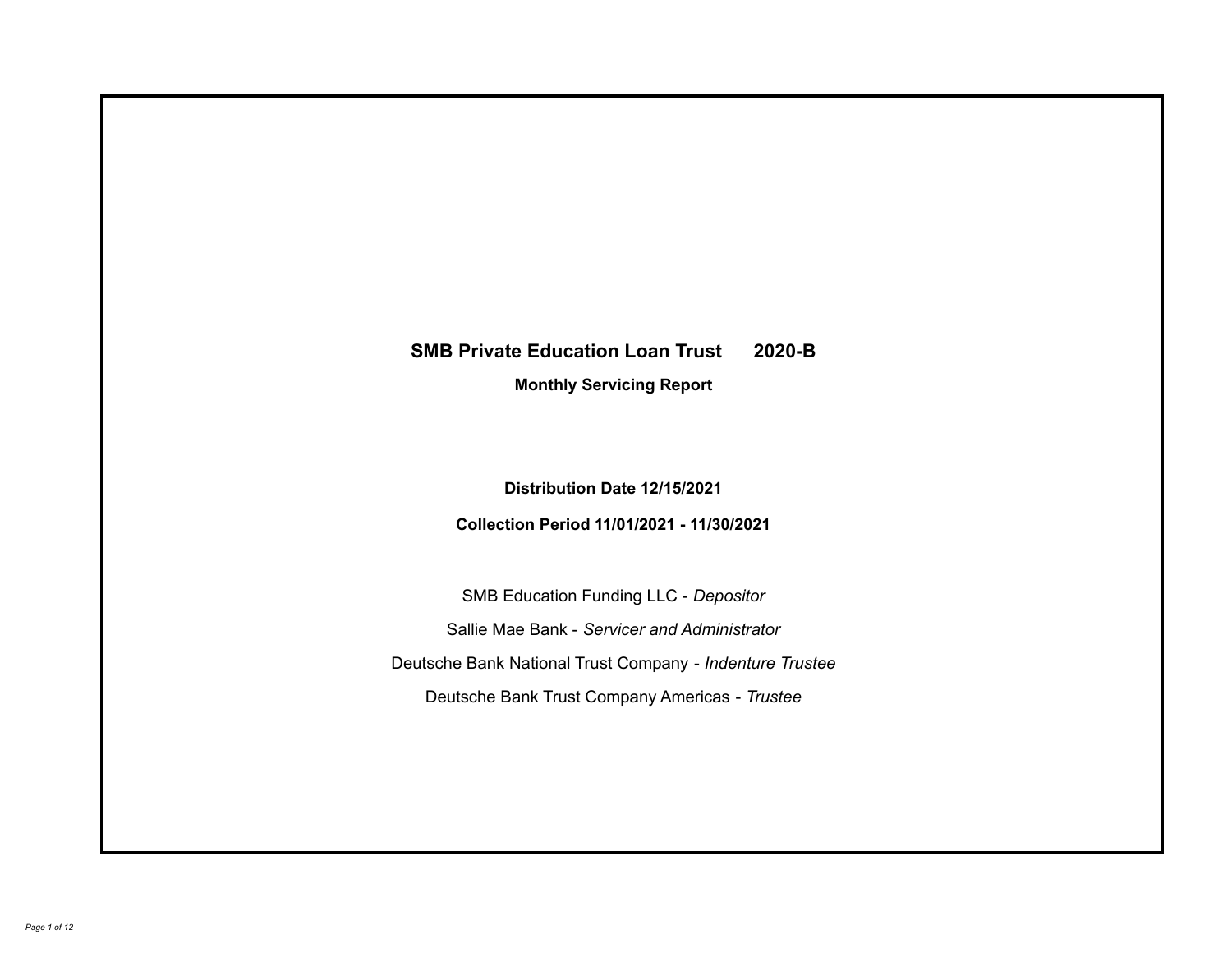A

| <b>Student Loan Portfolio Characteristics</b>                  | <b>Settlement Date</b><br>08/12/2020 | 10/31/2021                        | 11/30/2021                        |
|----------------------------------------------------------------|--------------------------------------|-----------------------------------|-----------------------------------|
| <b>Principal Balance</b><br>Interest to be Capitalized Balance | \$734,844,784.09<br>52,295,956.84    | \$596,216,665.16<br>44,484,403.32 | \$591,053,377.62<br>37,794,990.76 |
| Pool Balance                                                   | \$787,140,740.93                     | \$640,701,068.48                  | \$628,848,368.38                  |
|                                                                |                                      |                                   |                                   |
| Weighted Average Coupon (WAC)                                  | 8.62%                                | 8.60%                             | 8.60%                             |
| Weighted Average Remaining Term                                | 138.65                               | 135.26                            | 134.81                            |
| Number of Loans                                                | 63,922                               | 53,190                            | 52,408                            |
| Number of Borrowers                                            | 60,883                               | 50,773                            | 50,037                            |
| Pool Factor                                                    |                                      | 0.813959989                       | 0.798902071                       |
| Since Issued Total Constant Prepayment Rate (1)                |                                      | 13.09%                            | 13.33%                            |
|                                                                |                                      |                                   |                                   |
| <b>Debt Securities</b><br>Cusip/Isin                           | 11/15/2021                           |                                   | 12/15/2021                        |

| <b>Debt Securities</b> | Cusip/Isin | 11/15/2021       | 12/15/2021       |
|------------------------|------------|------------------|------------------|
| A <sub>1</sub> A       | 78449XAA0  | \$409,211,883.19 | \$396,173,555.14 |
| A1B                    | 78449XAB8  | \$36,829,069.49  | \$35,655,619.97  |
|                        | 78449XAC6  | \$53,000,000.00  | \$53,000,000.00  |
|                        |            |                  |                  |

| $\sim$<br>◡ | <b>Certificates</b> | Cusip/Isin | 11/15/2021   | 12/15/2021   |
|-------------|---------------------|------------|--------------|--------------|
|             | Residua             | 78449X102  | \$100,000.00 | \$100,000.00 |

| ount Balances             | 11/15/2021                    | 12/15/2021           |
|---------------------------|-------------------------------|----------------------|
| eserve Account Balance، ، | 2,002,442.00<br>$\sim$ $\sim$ | 0.00<br>_,UUZ,44Z.UU |

| E. | <b>Asset / Liability</b>               | 11/15/2021       | 12/15/2021       |
|----|----------------------------------------|------------------|------------------|
|    | Overcollateralization Percentage       | 22.11%           | 22.90%           |
|    | Specified Overcollateralization Amount | \$160,175,267.12 | \$157,212,092.10 |
|    | Actual Overcollateralization Amount    | \$141,660,115.80 | \$144,019,193.27 |

(1) For additional information, see 'Since Issued CPR Methodology' found in section VIII of this report .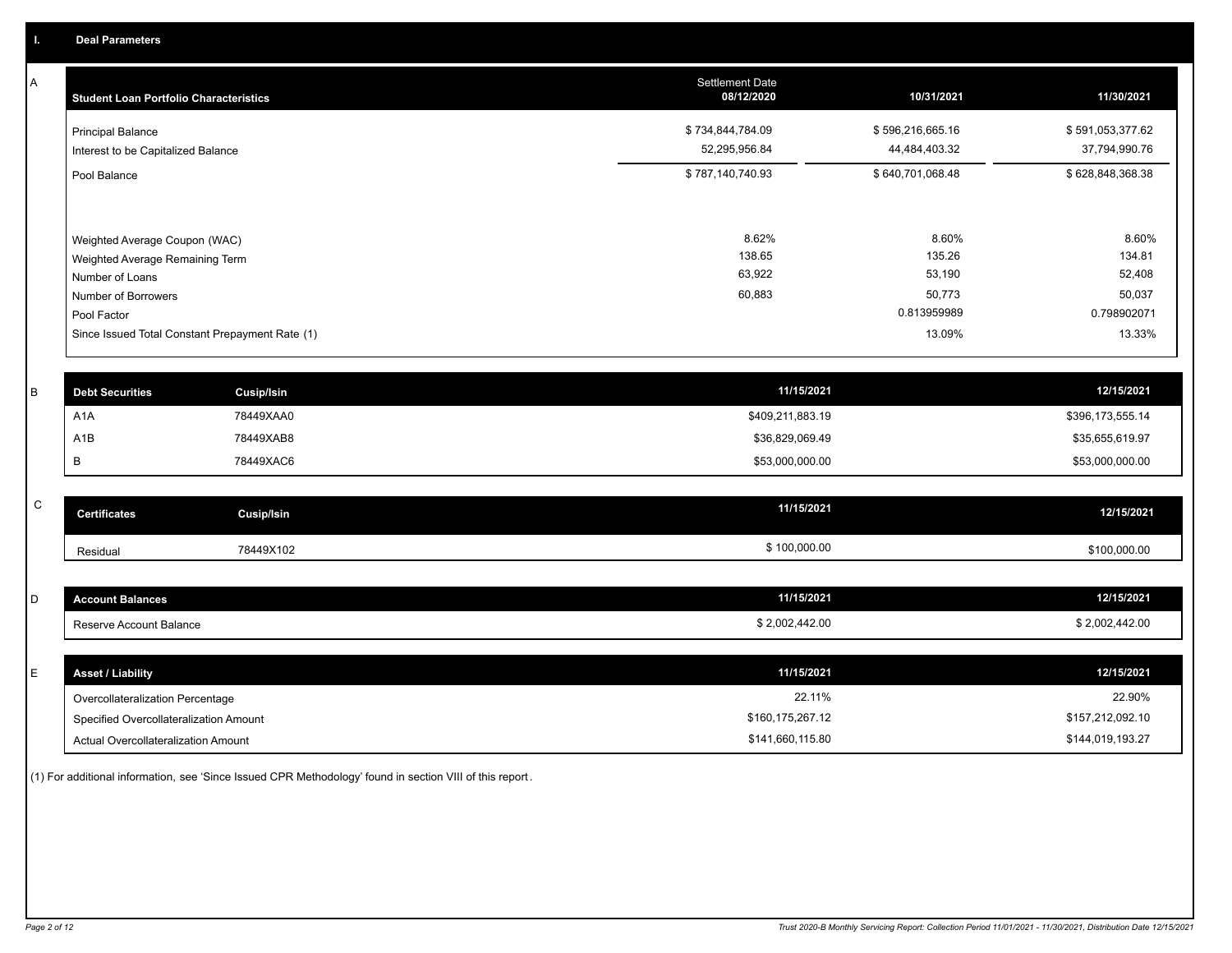## **II. 2020-B Trust Activity 11/01/2021 through 11/30/2021**

## Servicer Principal Reimbursement 0.00 Seller Principal Reimbursement 0.00 Borrower Principal 11,727,869.88 A **Student Loan Principal Receipts**

| Other Principal Deposits        | 148.557.89      |
|---------------------------------|-----------------|
| <b>Total Principal Receipts</b> | \$11.876.427.77 |

#### B **Student Loan Interest Receipts**

| <b>Total Interest Receipts</b>  | \$3,275,073.86 |
|---------------------------------|----------------|
| <b>Other Interest Deposits</b>  | 1.445.26       |
| Servicer Interest Reimbursement | 0.00           |
| Seller Interest Reimbursement   | 0.00           |
| Borrower Interest               | 3,273,628.60   |

| C       | <b>Recoveries on Realized Losses</b>                             | \$79,084.34     |
|---------|------------------------------------------------------------------|-----------------|
| D       | <b>Investment Income</b>                                         | \$304.29        |
| E.      | <b>Funds Borrowed from Next Collection Period</b>                | \$0.00          |
| F       | <b>Funds Repaid from Prior Collection Period</b>                 | \$0.00          |
| G       | Loan Sale or Purchase Proceeds                                   | \$0.00          |
| H       | <b>Initial Deposits to Distribution Account</b>                  | \$0.00          |
|         | <b>Excess Transferred from Other Accounts</b>                    | \$0.00          |
| J       | <b>Borrower Benefit Reimbursements</b>                           | \$0.00          |
| K       | <b>Other Deposits</b>                                            | \$0.00          |
| L.      | <b>Other Fees Collected</b>                                      | \$0.00          |
| M       | <b>AVAILABLE FUNDS</b>                                           | \$15,230,890.26 |
| N       | Non-Cash Principal Activity During Collection Period             | \$6,713,140.23  |
| $\circ$ | Aggregate Purchased Amounts by the Depositor, Servicer or Seller | \$150,003.15    |
| P       | Aggregate Loan Substitutions                                     | \$0.00          |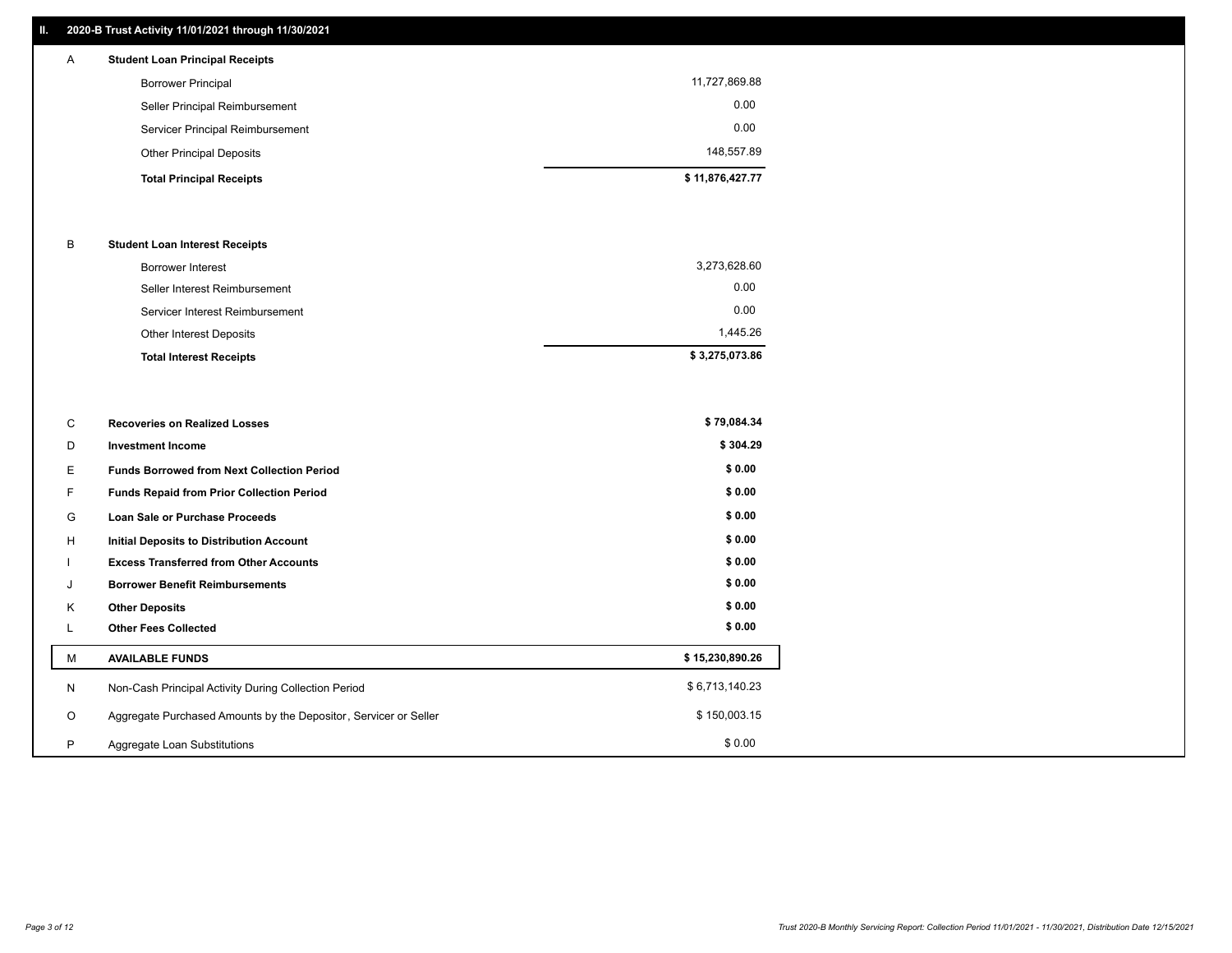|                   |                       |                          |         |                                                                  | <b>Loans by Repayment Status</b> |                            |                          |         |                                                           |                |                            |
|-------------------|-----------------------|--------------------------|---------|------------------------------------------------------------------|----------------------------------|----------------------------|--------------------------|---------|-----------------------------------------------------------|----------------|----------------------------|
|                   |                       |                          |         | 11/30/2021                                                       |                                  |                            |                          |         | 10/31/2021                                                |                |                            |
|                   |                       | <b>Wtd Avg</b><br>Coupon | # Loans | <b>Principal and</b><br><b>Interest Accrued</b><br>to Capitalize | % of Principal                   | % of Loans in<br>Repay (1) | <b>Wtd Avg</b><br>Coupon | # Loans | Principal and<br><b>Interest Accrued</b><br>to Capitalize | % of Principal | % of Loans in<br>Repay (1) |
| INTERIM:          | IN SCHOOL             | 9.86%                    | 4,586   | \$64,797,798.54                                                  | 10.304%                          | $-$ %                      | 9.85%                    | 4,619   | \$64,930,016.44                                           | 10.134%        | $-$ %                      |
|                   | GRACE                 | 9.83%                    | 1,416   | \$20,954,465.52                                                  | 3.332%                           | $-$ %                      | 9.78%                    | 2,914   | \$41,211,953.20                                           | 6.432%         | $-$ %                      |
|                   | <b>DEFERMENT</b>      | 9.21%                    | 3,314   | \$43,952,914.54                                                  | 6.989%                           | $-$ %                      | 9.22%                    | 3,298   | \$43,482,650.13                                           | 6.787%         | $-$ %                      |
| <b>REPAYMENT:</b> | <b>CURRENT</b>        | 8.30%                    | 41,233  | \$472,230,541.34                                                 | 75.095%                          | 94.608%                    | 8.25%                    | 40,651  | \$467,184,462.08                                          | 72.918%        | 95.135%                    |
|                   | 30-59 DAYS DELINQUENT | 8.85%                    | 704     | \$9,633,105.85                                                   | 1.532%                           | 1.930%                     | 8.91%                    | 568     | \$7,590,192.53                                            | 1.185%         | 1.546%                     |
|                   | 60-89 DAYS DELINQUENT | 9.19%                    | 255     | \$3,888,782.78                                                   | 0.618%                           | 0.779%                     | 9.03%                    | 261     | \$3,867,831.75                                            | 0.604%         | 0.788%                     |
|                   | 90+ DAYS DELINQUENT   | 8.74%                    | 190     | \$2,920,298.47                                                   | 0.464%                           | 0.585%                     | 9.38%                    | 184     | \$2,996,960.47                                            | 0.468%         | 0.610%                     |
|                   | <b>FORBEARANCE</b>    | 8.78%                    | 710     | \$10,470,461.34                                                  | 1.665%                           | 2.098%                     | 8.75%                    | 695     | \$9,437,001.88                                            | 1.473%         | 1.922%                     |
| <b>TOTAL</b>      |                       |                          | 52,408  | \$628,848,368.38                                                 | 100.00%                          | 100.00%                    |                          | 53,190  | \$640,701,068.48                                          | 100.00%        | 100.00%                    |

Percentages may not total 100% due to rounding \*

1 Loans classified in "Repayment" include any loan for which interim interest only, \$25 fixed payments or full principal and interest payments are due.

|                         | <b>Loans by Borrower Status</b>                                                                                              |                          |         |                                                                  |                |                                |                          |         |                                                                  |                |                                |
|-------------------------|------------------------------------------------------------------------------------------------------------------------------|--------------------------|---------|------------------------------------------------------------------|----------------|--------------------------------|--------------------------|---------|------------------------------------------------------------------|----------------|--------------------------------|
|                         |                                                                                                                              |                          |         | 11/30/2021                                                       |                |                                | 10/31/2021               |         |                                                                  |                |                                |
|                         |                                                                                                                              | <b>Wtd Avg</b><br>Coupon | # Loans | <b>Principal and</b><br><b>Interest Accrued</b><br>to Capitalize | % of Principal | % of Loans in<br>P&I Repay (2) | <b>Wtd Avg</b><br>Coupon | # Loans | <b>Principal and</b><br><b>Interest Accrued</b><br>to Capitalize | % of Principal | % of Loans in<br>P&I Repay (2) |
| <b>INTERIM:</b>         | IN SCHOOL                                                                                                                    | 9.37%                    | 9,051   | \$126,665,418.27                                                 | 20.142%        | $-$ %                          | 9.36%                    | 9,122   | \$127,376,195.17                                                 | 19.881%        | $-$ %                          |
|                         | <b>GRACE</b>                                                                                                                 | 9.19%                    | 2,874   | \$43,083,107.79                                                  | 6.851%         | $-$ %                          | 9.20%                    | 5,710   | \$82,727,954.42                                                  | 12.912%        | $-$ %                          |
|                         | <b>DEFERMENT</b>                                                                                                             | 8.79%                    | 5,925   | \$76,614,529.46                                                  | 12.183%        | $-$ %                          | 8.77%                    | 5,905   | \$75,786,016.50                                                  | 11.829%        | $-$ %                          |
| P&I REPAYMENT:          | <b>CURRENT</b>                                                                                                               | 8.20%                    | 32,783  | \$356,566,438.47                                                 | 56.701%        | 93.224%                        | 8.10%                    | 30,799  | \$331,623,966.53                                                 | 51.760%        | 93.465%                        |
|                         | 30-59 DAYS DELINQUENT                                                                                                        | 8.78%                    | 635     | \$8,821,408.87                                                   | 1.403%         | 2.306%                         | 8.92%                    | 526     | \$7,004,537.17                                                   | 1.093%         | 1.974%                         |
|                         | 60-89 DAYS DELINQUENT                                                                                                        | 9.22%                    | 242     | \$3,749,242.49                                                   | 0.596%         | 0.980%                         | 9.03%                    | 251     | \$3,777,447.72                                                   | 0.590%         | 1.065%                         |
|                         | 90+ DAYS DELINQUENT                                                                                                          | 8.75%                    | 188     | \$2,877,761.69                                                   | 0.458%         | 0.752%                         | 9.39%                    | 182     | \$2,967,949.09                                                   | 0.463%         | 0.836%                         |
|                         | FORBEARANCE                                                                                                                  | 8.78%                    | 710     | \$10,470,461.34                                                  | 1.665%         | 2.737%                         | 8.75%                    | 695     | \$9,437,001.88                                                   | 1.473%         | 2.660%                         |
| <b>TOTAL</b><br>$\star$ | Percentages may not total 100% due to rounding                                                                               |                          | 52,408  | \$628,848,368.38                                                 | 100.00%        | 100.00%                        |                          | 53,190  | \$640,701,068.48                                                 | 100.00%        | 100.00%                        |
|                         | 2 Loans classified in "P&I Repayment" includes only those loans for which scheduled principal and interest payments are due. |                          |         |                                                                  |                |                                |                          |         |                                                                  |                |                                |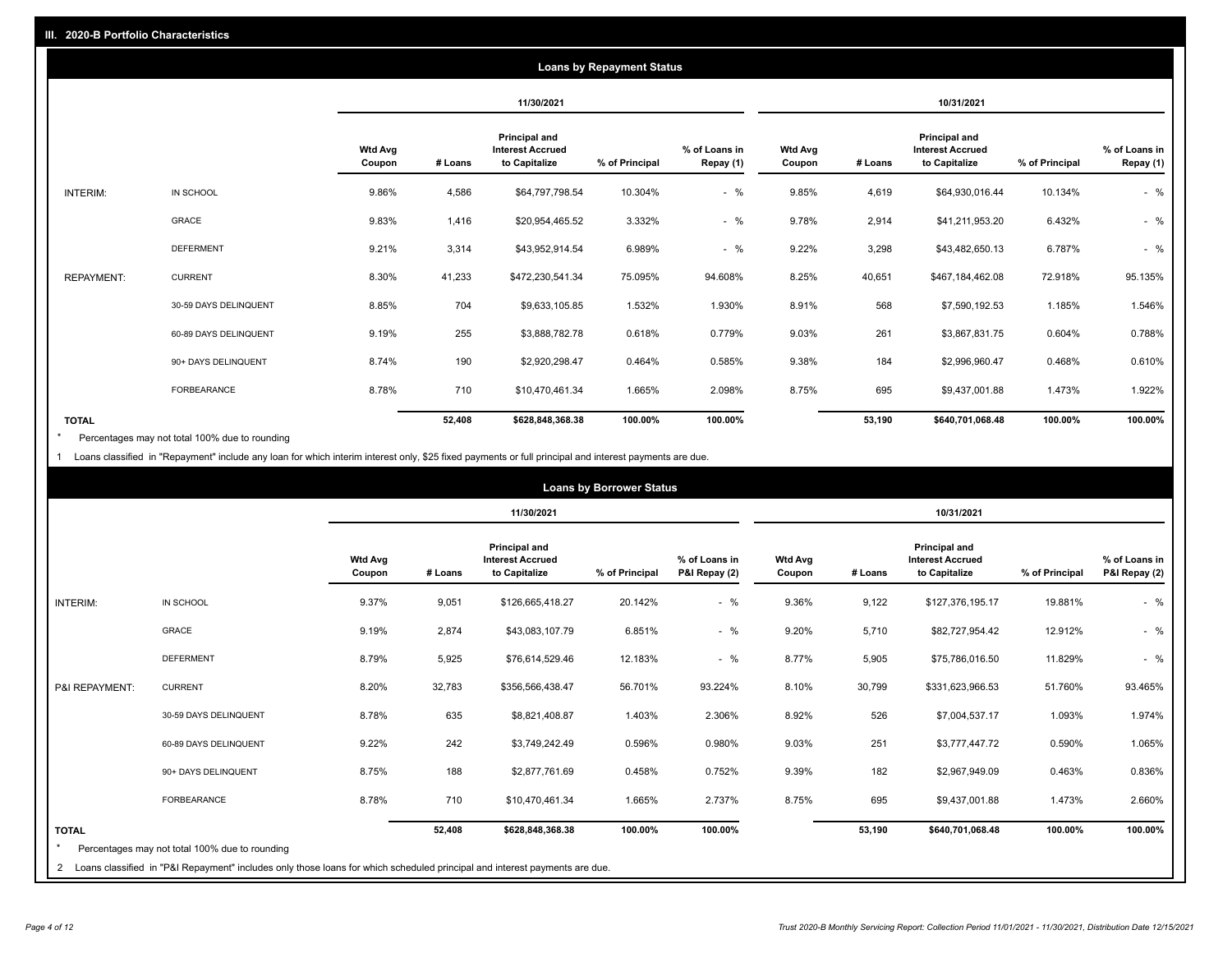|                                                                                                  | 11/30/2021       | 10/31/2021       |
|--------------------------------------------------------------------------------------------------|------------------|------------------|
| Pool Balance                                                                                     | \$628,848,368.38 | \$640,701,068.48 |
| Total # Loans                                                                                    | 52,408           | 53,190           |
| Total # Borrowers                                                                                | 50,037           | 50,773           |
| Weighted Average Coupon                                                                          | 8.60%            | 8.60%            |
| Weighted Average Remaining Term                                                                  | 134.81           | 135.26           |
| Percent of Pool - Cosigned                                                                       | 92.3%            | 92.3%            |
| Percent of Pool - Non Cosigned                                                                   | 7.7%             | 7.7%             |
| Borrower Interest Accrued for Period                                                             | \$4,143,333.42   | \$4,335,448.75   |
| Outstanding Borrower Interest Accrued                                                            | \$42,465,126.28  | \$49,239,311.26  |
| Gross Principal Realized Loss - Periodic *                                                       | \$862,937.71     | \$844,599.74     |
| Gross Principal Realized Loss - Cumulative *                                                     | \$9,077,565.94   | \$8,214,628.23   |
| Recoveries on Realized Losses - Periodic                                                         | \$79,084.34      | \$99,530.15      |
| Recoveries on Realized Losses - Cumulative                                                       | \$883,983.36     | \$804,899.02     |
| Net Losses - Periodic                                                                            | \$783,853.37     | \$745,069.59     |
| Net Losses - Cumulative                                                                          | \$8,193,582.58   | \$7,409,729.21   |
| Non-Cash Principal Activity - Capitalized Interest                                               | \$7,578,204.02   | \$2,751,584.49   |
| Since Issued Total Constant Prepayment Rate (CPR) (1)                                            | 13.33%           | 13.09%           |
| Loan Substitutions                                                                               | \$0.00           | \$0.00           |
| <b>Cumulative Loan Substitutions</b>                                                             | \$0.00           | \$0.00           |
| <b>Unpaid Servicing Fees</b>                                                                     | \$0.00           | \$0.00           |
| <b>Unpaid Administration Fees</b>                                                                | \$0.00           | \$0.00           |
| <b>Unpaid Carryover Servicing Fees</b>                                                           | \$435,892.90     | \$435,892.90     |
| Note Interest Shortfall                                                                          | \$0.00           | \$0.00           |
| Loans in Modification                                                                            | \$25,885,886.12  | \$26,322,089.76  |
| % of Loans in Modification as a % of Loans in Repayment (P&I)                                    | 6.96%            | 7.62%            |
|                                                                                                  |                  |                  |
| % Annualized Gross Principal Realized Loss - Periodic as a %<br>of Loans in Repayment (P&I) * 12 | 2.78%            | 2.93%            |
| % Gross Principal Realized Loss - Cumulative as a % of<br><b>Original Pool Balance</b>           | 1.15%            | 1.04%            |

\* In accordance with the Servicer's current policies and procedures, after September 1, 2017 loans subject to bankruptcy claims generally will not be reported as a charged- off unless and until they are delinquent for 120

(1) For additional information, see 'Since Issued CPR Methodology' found in section VIII of this report .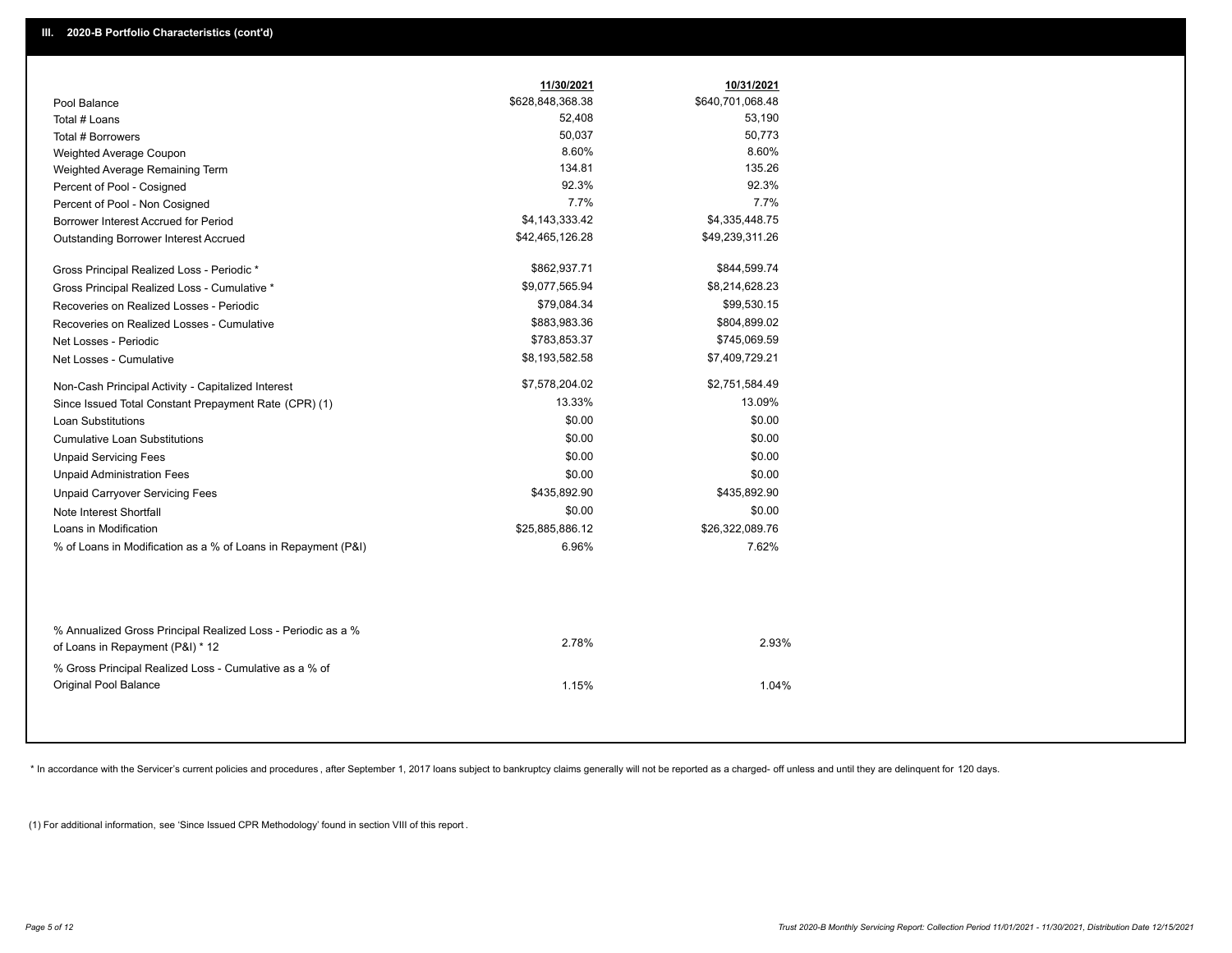## **Loan Program**

A

|                                    | Weighted<br>Average | # LOANS     | <b>\$ AMOUNT</b> | $%$ *     |
|------------------------------------|---------------------|-------------|------------------|-----------|
| - Smart Option Interest-Only Loans | 7.37%               | 12,654      | \$111,685,098.91 | 17.760%   |
| - Smart Option Fixed Pay Loans     | 8.61%               | 12,938      | \$193,414,567.76 | 30.757%   |
| - Smart Option Deferred Loans      | 9.02%               | 26,816      | \$323,748,701.71 | 51.483%   |
| - Other Loan Programs              | $0.00\%$            | $\mathbf 0$ | \$0.00           | $0.000\%$ |
| <b>Total</b>                       | 8.60%               | 52,408      | \$628,848,368.38 | 100.000%  |

\* Percentages may not total 100% due to rounding

B

C

**Index Type**

|                       | Weighted<br>Average | # LOANS | <b>\$ AMOUNT</b> | $%$ *     |
|-----------------------|---------------------|---------|------------------|-----------|
| - Fixed Rate Loans    | 9.52%               | 24,292  | \$305,483,567.76 | 48.578%   |
| - LIBOR Indexed Loans | 7.73%               | 28,116  | \$323,364,800.62 | 51.422%   |
| - Other Index Rates   | $0.00\%$            |         | \$0.00           | $0.000\%$ |
| <b>Total</b>          | 8.60%               | 52,408  | \$628,848,368.38 | 100.000%  |

\* Percentages may not total 100% due to rounding

## **Weighted Average Recent FICO**

| 2,743<br>2,918<br>5,621 | \$33,080,827.03<br>\$34,481,859.81<br>\$68,880,489.44 | 5.261%<br>5.483%<br>10.953% |
|-------------------------|-------------------------------------------------------|-----------------------------|
|                         |                                                       |                             |
|                         |                                                       |                             |
|                         |                                                       |                             |
| 11,721                  | \$145,347,834.96                                      | 23.113%                     |
| 29,401                  | \$347,007,144.95                                      | 55.181%                     |
| -4                      | \$50,212.19                                           | $0.008\%$                   |
| 52,408                  | \$628,848,368.38                                      | 100.000%                    |
|                         |                                                       |                             |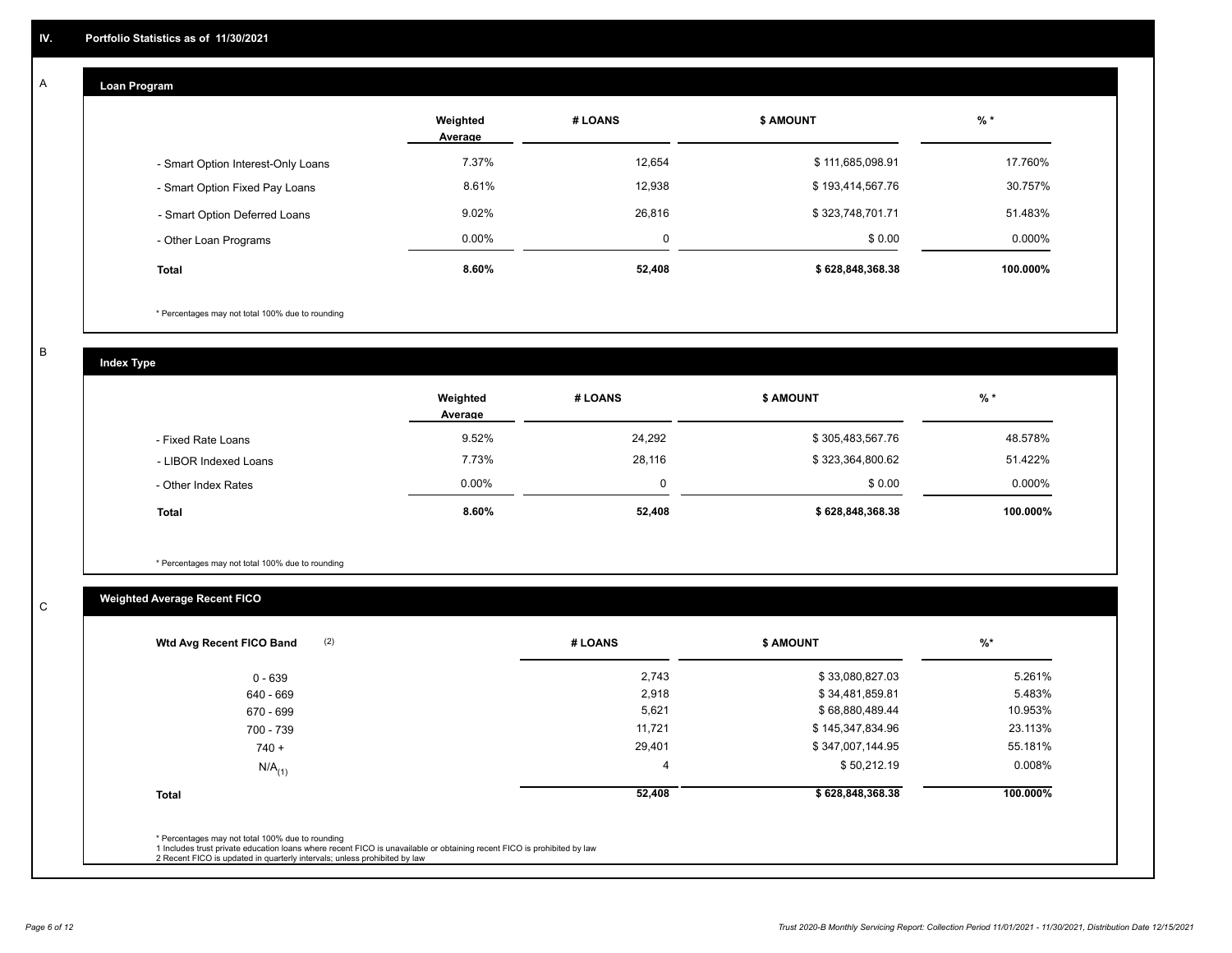| V. |       | 2020-B Reserve Account and Principal Distribution Calculations                       |                  |  |
|----|-------|--------------------------------------------------------------------------------------|------------------|--|
| А. |       | <b>Reserve Account</b>                                                               |                  |  |
|    |       | Specified Reserve Account Balance                                                    | \$2,002,442.00   |  |
|    |       | <b>Actual Reserve Account Balance</b>                                                | \$2,002,442.00   |  |
| В. |       | <b>Principal Distribution Amount</b>                                                 |                  |  |
|    | i.    | Class A Notes Outstanding                                                            | \$446,040,952.68 |  |
|    | ii.   | Pool Balance                                                                         | \$628,848,368.38 |  |
|    | iii.  | First Priority Principal Distribution Amount (i - ii)                                | \$0.00           |  |
|    | iv.   | Class A and B Notes Outstanding                                                      | \$499,040,952.68 |  |
|    | ν.    | First Priority Principal Distribution Amount                                         | \$0.00           |  |
|    | vi.   | Pool Balance                                                                         | \$628,848,368.38 |  |
|    | vii.  | Specified Overcollateralization Amount                                               | \$157,212,092.10 |  |
|    | viii. | Regular Principal Distribution Amount (if (iv > 0, (iv - v) - (vi - vii))            | \$27,404,676.40  |  |
|    | ix.   | Pool Balance                                                                         | \$628,848,368.38 |  |
|    | х.    | 10% of Initial Pool Balance                                                          | \$78,714,074.09  |  |
|    | xi.   | First Priority Principal Distribution Amount                                         | \$0.00           |  |
|    | xii.  | Regular Principal Distribution Amount                                                | \$27,404,676.40  |  |
|    | XIII. | Available Funds (after payment of waterfall items A through I)                       | \$0.00           |  |
|    |       | xiv. Additional Principal Distribution Amount (if(vi <= x,min(xiii, vi - xi - xii))) | \$0.00           |  |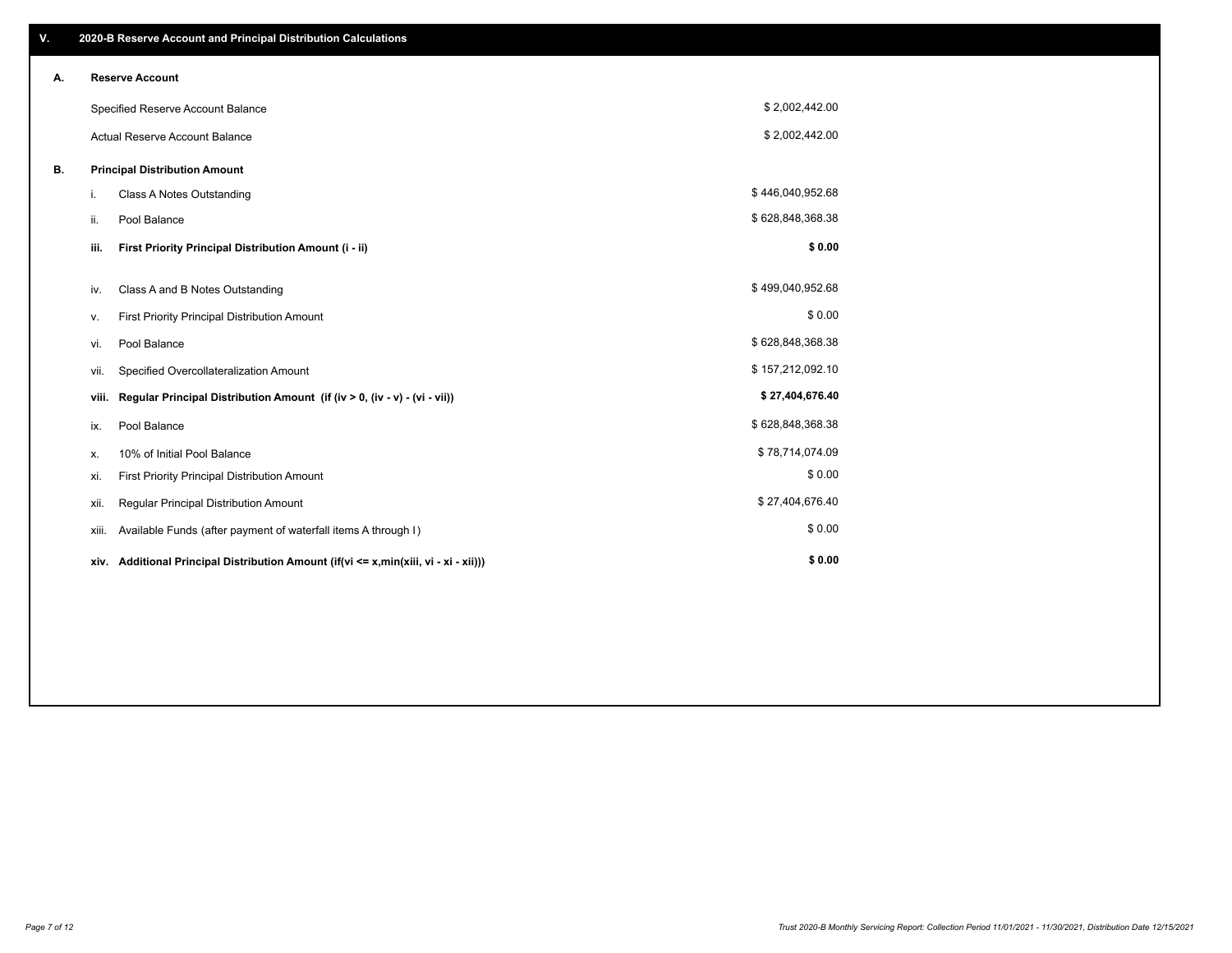|    |                                                         | Paid            | <b>Funds Balance</b> |
|----|---------------------------------------------------------|-----------------|----------------------|
|    | <b>Total Available Funds</b>                            |                 | \$15,230,890.26      |
| A  | <b>Trustee Fees</b>                                     | \$0.00          | \$15,230,890.26      |
| В  | <b>Servicing Fees</b>                                   | \$397,477.78    | \$14,833,412.48      |
| C  | i. Administration Fees                                  | \$8,333.00      | \$14,825,079.48      |
|    | ii. Unreimbursed Administrator Advances plus any Unpaid | \$15,000.00     | \$14,810,079.48      |
| D  | Class A Noteholders Interest Distribution Amount        | \$476,401.91    | \$14,333,677.57      |
| Е  | First Priority Principal Payment                        | \$0.00          | \$14,333,677.57      |
| F. | Class B Noteholders Interest Distribution Amount        | \$121,900.00    | \$14,211,777.57      |
| G  | <b>Reinstatement Reserve Account</b>                    | \$0.00          | \$14,211,777.57      |
| H  | Regular Principal Distribution                          | \$14,211,777.57 | \$0.00               |
|    | <b>Carryover Servicing Fees</b>                         | \$0.00          | \$0.00               |
| J  | Additional Principal Distribution Amount                | \$0.00          | \$0.00               |
| Κ  | Unpaid Expenses of Trustee                              | \$0.00          | \$0.00               |
| L. | Unpaid Expenses of Administrator                        | \$0.00          | \$0.00               |
| М  | Remaining Funds to the Residual Certificateholders      | \$0.00          | \$0.00               |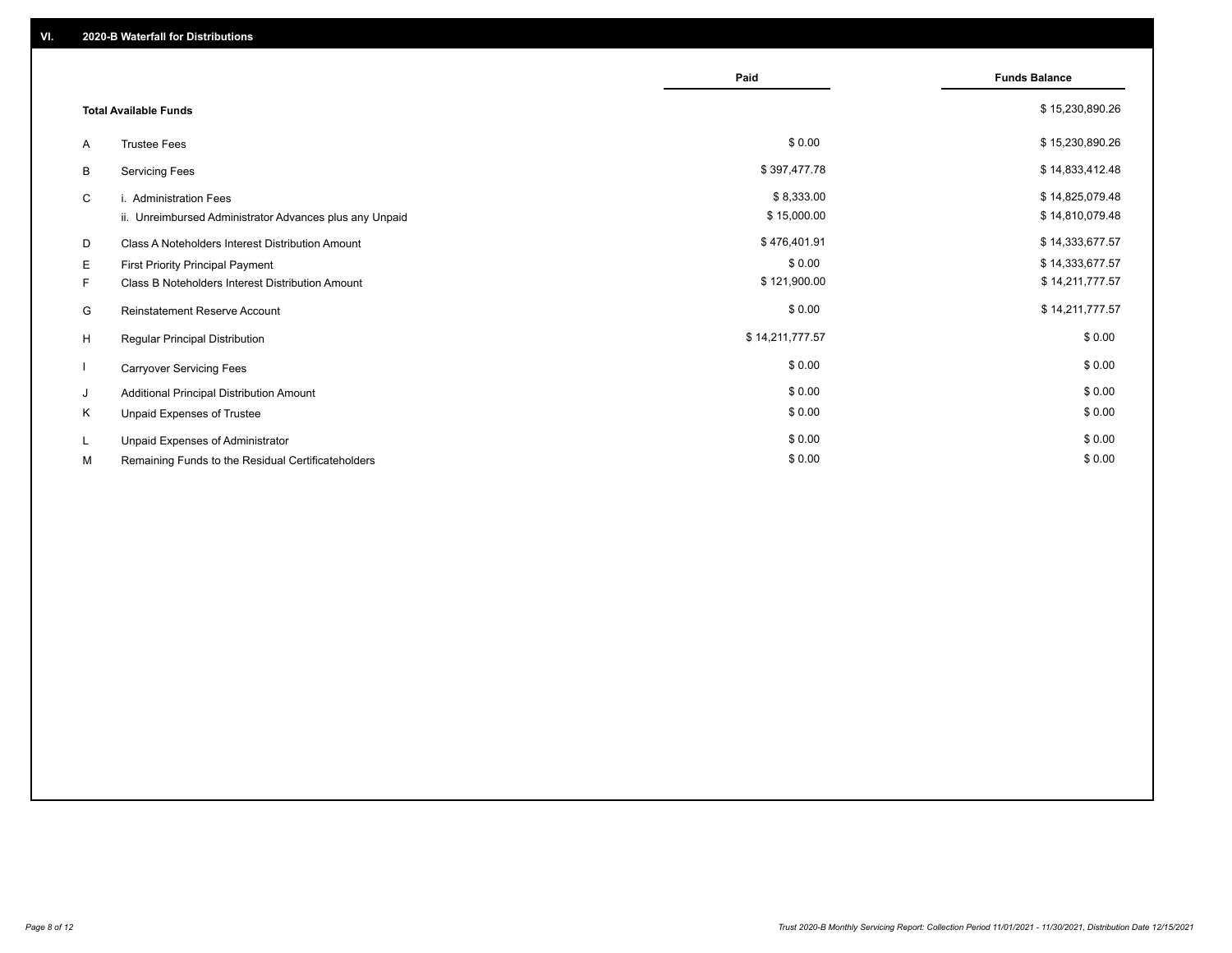| <b>Distribution Amounts</b>                                |                         |                         |                         |
|------------------------------------------------------------|-------------------------|-------------------------|-------------------------|
|                                                            | A <sub>1</sub> A        | A <sub>1</sub> B        | в                       |
| Cusip/Isin                                                 | 78449XAA0               | 78449XAB8               | 78449XAC6               |
| <b>Beginning Balance</b>                                   | \$409,211,883.19        | \$36,829,069.49         | \$53,000,000.00         |
| Index                                                      | <b>FIXED</b>            | <b>LIBOR</b>            | <b>FIXED</b>            |
| Spread/Fixed Rate                                          | 1.29%                   | 1.10%                   | 2.76%                   |
| Record Date (Days Prior to Distribution)                   | 1 NEW YORK BUSINESS DAY | 1 NEW YORK BUSINESS DAY | 1 NEW YORK BUSINESS DAY |
| <b>Accrual Period Begin</b>                                | 11/15/2021              | 11/15/2021              | 11/15/2021              |
| <b>Accrual Period End</b>                                  | 12/15/2021              | 12/15/2021              | 12/15/2021              |
| Daycount Fraction                                          | 0.08333333              | 0.08333333              | 0.08333333              |
| Interest Rate*                                             | 1.29000%                | 1.18925%                | 2.76000%                |
| <b>Accrued Interest Factor</b>                             | 0.001075000             | 0.000991042             | 0.002300000             |
| <b>Current Interest Due</b>                                | \$439,902.77            | \$36,499.14             | \$121,900.00            |
| Interest Shortfall from Prior Period Plus Accrued Interest | $\mathsf{\$}$ -         | $\mathcal{S}$ -         | $\frac{1}{2}$           |
| <b>Total Interest Due</b>                                  | \$439,902.77            | \$36,499.14             | \$121,900.00            |
| <b>Interest Paid</b>                                       | \$439,902.77            | \$36,499.14             | \$121,900.00            |
| <b>Interest Shortfall</b>                                  | $\mathsf{\$}$ -         | $$ -$                   | $\mathsf{\$}$ -         |
| <b>Principal Paid</b>                                      | \$13,038,328.05         | \$1,173,449.52          | $$ -$                   |
| <b>Ending Principal Balance</b>                            | \$396,173,555.14        | \$35,655,619.97         | \$53,000,000.00         |
| Paydown Factor                                             | 0.021730547             | 0.021730547             | 0.000000000             |
| <b>Ending Balance Factor</b>                               | 0.660289259             | 0.660289259             | 1.000000000             |

\* Pay rates for Current Distribution. For the interest rates applicable to the next distribution date, please see https://www.salliemae.com/about/investors/data/SMBabrate.txt.

**VII. 2020-B Distributions**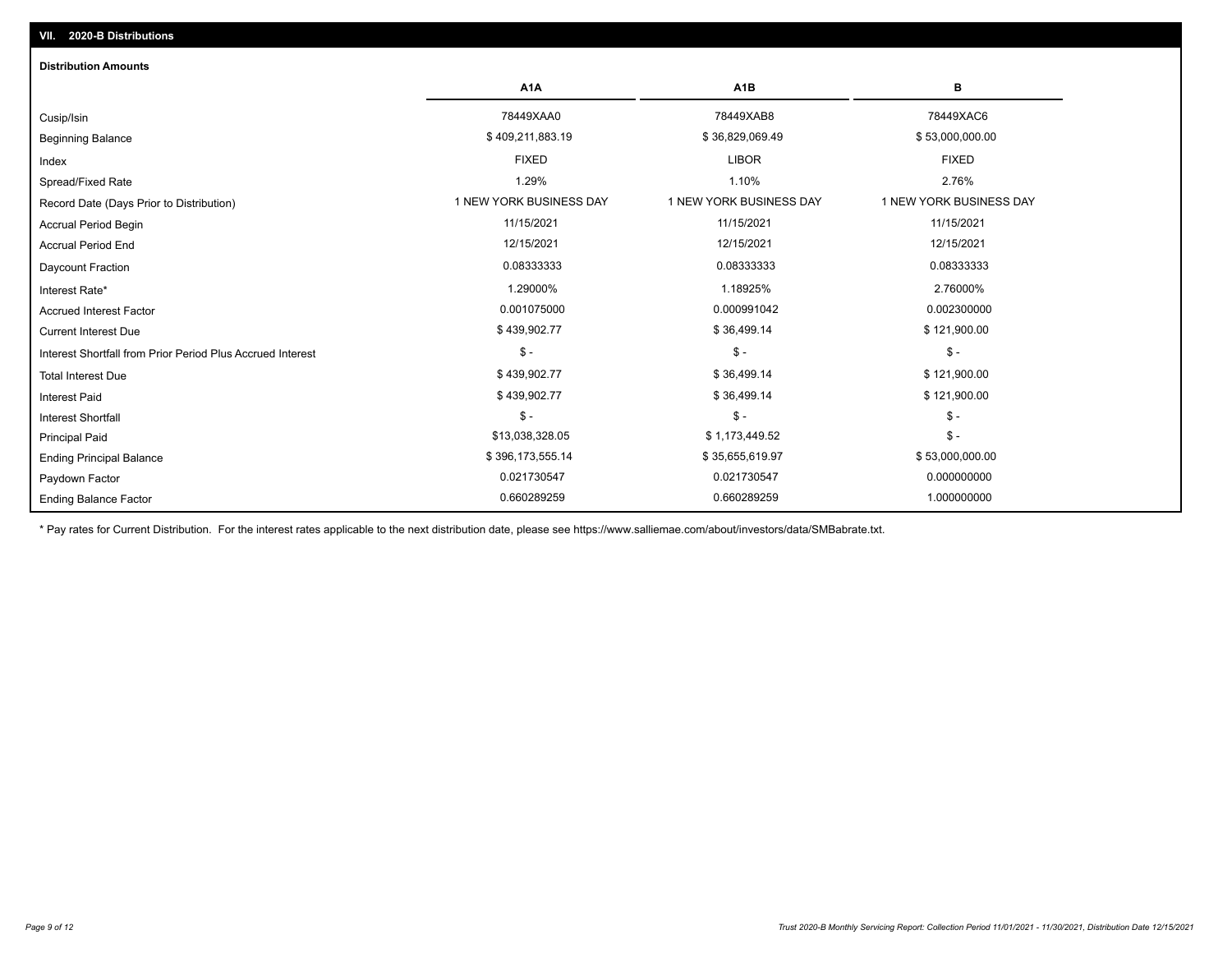### **Since Issued Total CPR**

$$
\text{total cPR} = 1 - \left(\frac{APB}{PPB}\right)^{\left(\frac{12}{MSC}\right)}
$$

APB = Actual period-end Pool Balance PPB = Projected period-end Pool Balance assuming no prepayments and no defaults Pool Balance = Sum(Principal Balance + Interest Accrued to Capitalize Balance) MSC = Months Since Cut-Off

I J Ι

#### **Since-Issued Total Constant Prepayment Rate (CPR)**

Since-Issued Total CPR measures prepayments, both voluntary and involuntary, for a trust student loan pool over the life of a transaction. For each trust distribution, the actual month-end pool balance is compared against a month-end pool balance originally projected at issuance assuming no prepayments and defaults. For purposes of Since- Issued Total CPR calculations, projected period end pool balance assumes in-school status loans have up to a six month grace period before moving to repayment, grace status loans remain in grace status until their status end date and then to move to full principal and interest repayment, loans subject to interim interest or fixed payments during their in-school and grace period continue paying interim interest or fixed payments until full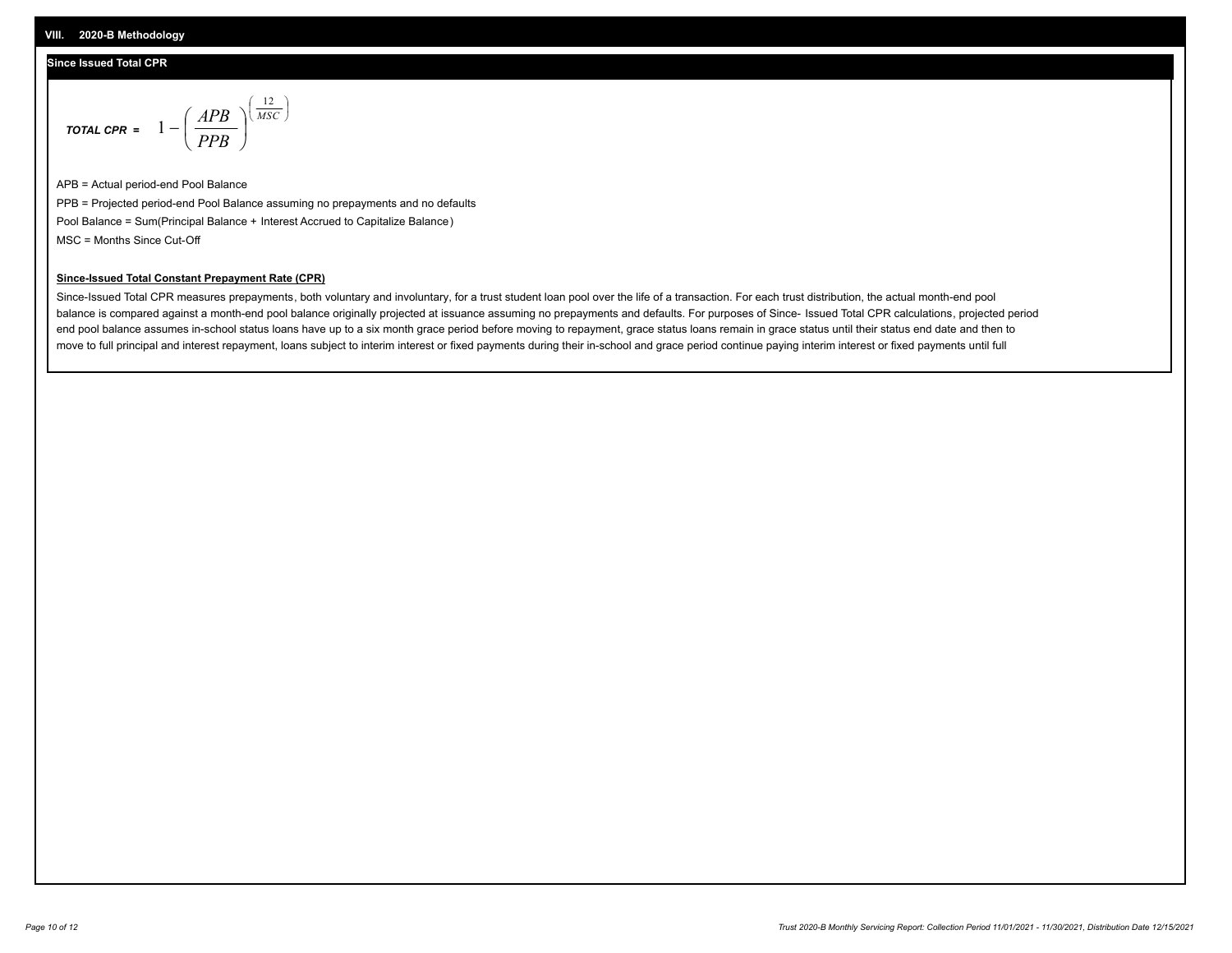## **EU RISK RETENTION**

As of the date of this report, Sallie Mae Bank confirms that (i) it retains, through its ownership of the Depositor (its wholly-owned subsidiary), a material net economic interest of not less than 5% of the aggregate principal balance of the Trust Student Loans in accordance with the EU Retention Rules ; (ii) the retained interest is held via ownership of the R Certificate; and (iii) the retained interest is not subject to any credit risk mitigation, any short position or any other credit risk hedge and has not been sold except as permitted by the EU Retention Rules.